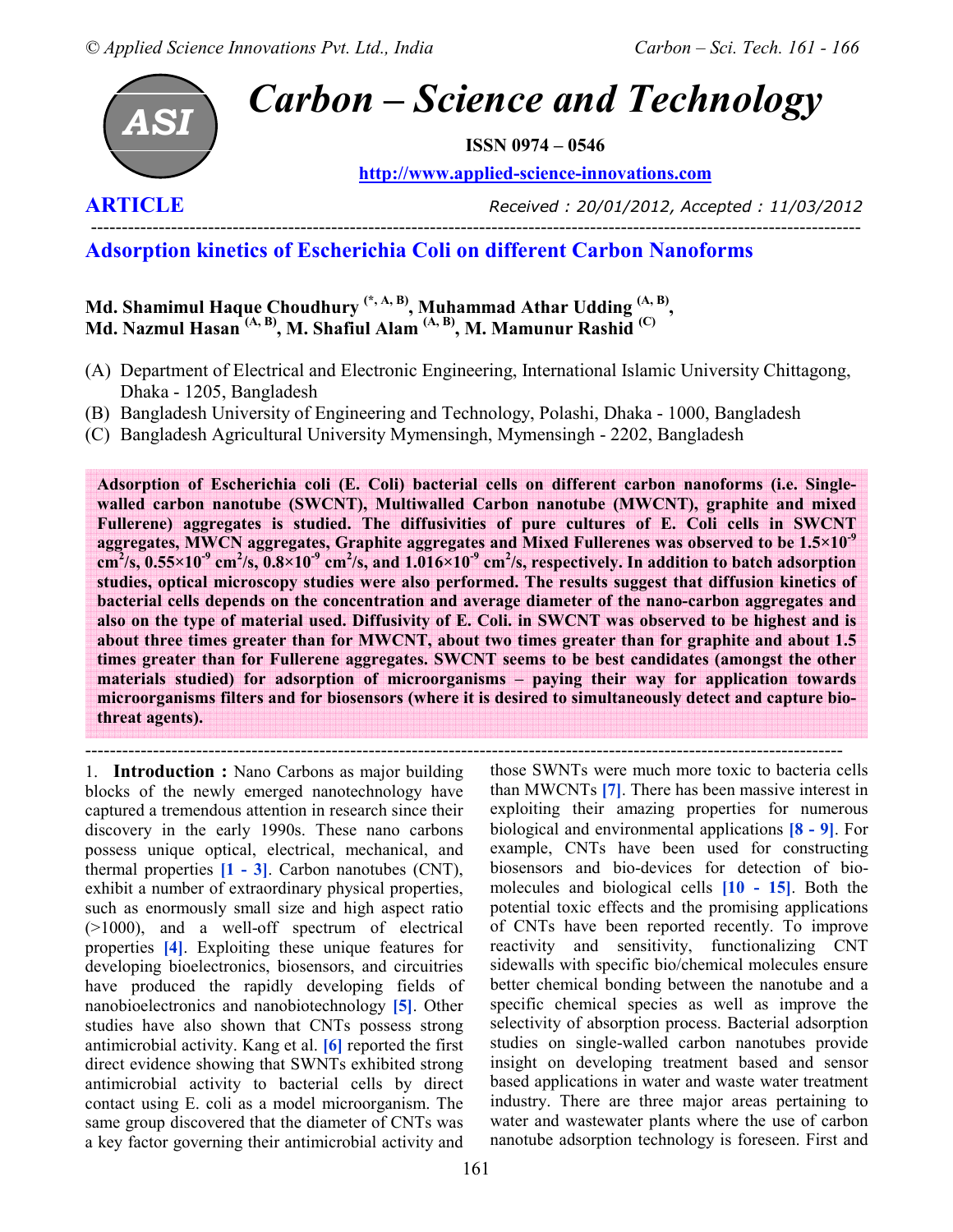foremost, carbon nanotubes can be used as biosensors to concentrate and detect biothreat pathogens in drinking water treatment systems. In recent years, drinking water treatment plants have become highly susceptible to bioterrorism attacks **[16]**. When a biothreat pathogen is introduced into a drinking water system, there is a likely chance that it is not detected with existing systems **[16 - 17]**. This is because of the fact that current detection systems are purely designed to detect sewage based contaminations and not the biothreat pathogens **[16]**. Moreover, most of the biothreat pathogens are colorless odorless and tasteless **[17]** which makes their detection almost impossible. Thus it is important to deploy a sensor comprising of a material such as single-walled carbon nanotubes which can concentrate and detect the pathogens almost instantaneously. Another application of single-walled carbon nanotubes is to detect upsets caused by toxic contaminants upfront in a wastewater treatment plant **[18 - 19]**. A certain indicative strain of bacteria is made to adsorb on the surface of carbon nanotubes and the corresponding activity of the adsorbed bacteria is monitored to detect the presence of toxic materials **[18]**. Finally, single-walled carbon nanotube filters can possibly be used as seawater pretreatment to remove bacteria from raw seawater and thereby reduce biofouling problems of reverse osmosis membranes. Single-walled carbon nanotubes possess antimicrobial properties **[6, 19]** that enable them to effectively concentrate and deactivate pathogens from contaminated water. When bacteria come in physical contact with nanotubes, they penetrate through the cell membrane, disrupts its activity and eventually destroys the cell viability **[6, 20, 21]**. It was proposed that the cylindrical shape of nanotube fibers coupled with a high aspect ratio are mainly responsible for death of bacterial cells **[6]**. Typically fibrous media provide larger accessible surface area for bacterial adsorption than powdered or granular adsorbents and higher the aspect ratio, higher is the accessible surface area. **[6, 22]**. Single-walled carbon nanotubes have aspect ratios greater than 2000 **[23]** are expected to adsorb bacteria efficiently **[24]**  provided qualitative confirmation that microorganisms get adsorbed on carbon nanotubes. In real time applications in water treatment plants, pathogenic bacteria must have faster adsorption kinetics. When a biothreat pathogen is introduced in treated water, it is required to concentrate and detect the pathogen almost instantaneously. Thus it is important to measure diffusivities of bacterial strains adsorbed on carbon nanotubes. The present study is initiated to determine adsorption kinetics of *E.coli* on different nano carbon aggregates. Diffusivities of these microbes in singlewalled carbon nanotubes are also measured. We have also performed optical microscopy analysis of the adsorbed bacteria to visualize the binding and association of the bacterial cells onto the carbon nanotubes. The information on association of bacteria with carbon nanotubes is important in designing a biosensor for specific applications in water and wastewater treatment plants.

## **2. Materials and Methods :**

**Adsorbent :** The nano carbon samples (e.g. SWCNT, MWCNT, graphite and mixed fullerene) were purchased from **GSI Creos** (Japan), a commercial supplier of carbon nanotubes for research and development. The SWCNT has an average diameter of 1.4 nanometers and lengths of 2 - 5 µm. The as received single-wall carbon nanotube adsorbent samples have a purity of  $\sim 80$  % carbon nanotubes with  $\sim$  10 % of catalyst impurities including nickel and yttrium and  $\sim$  10 % amorphous carbon. MWNTs, with a powder density of 2.1  $\frac{g}{cm}$ <sup>3</sup> at 20 °C. It is also reported that the MWNTs are on average 20 - 40 nm in diameter and 50  $\mu$ m in length. Mixed Fullerene( $C_{60}$ ) and  $C_{70}$ ) has a average diameter of  $10 - 20$  nanometer. Graphite powder has a particle size of  $20 - 25$  nm. Escherichia Coli. sample was collected from the environmental laboratory of department of Aquaculture, Bangladesh Agricultural University, Mymensingh. Average length was about  $2 \mu m$  to  $5 \mu m$ µm.

**Batch Adsorption Studies : Fresh bacterial culture of** *E.coli* was prepared from its stock. The culture was prepared in Trypton Soya Agar in sterile Petri dishe. The Petri dishe was incubed at  $32^{\circ}$ C temperature in a incubator. From that cultured solution E. Coli. suspension was prepared by mixing 150 mg of cultured E.Coli. in 200 mL of Physiological salaine (0.9 % NaCl in deionized water). This freshly prepared bacterial solution was subsequently used for shaker experiments. Prior to the shaker experiments, the concentrated bacterial solution was aliquoted in 1.5 ml test tubes. The cells were prepared to be used for shaker studies and microscopic studies. Before performing the experiments all the test tubes, Petri dishes, L shaped glass rods, micro pipettor tips, beakers were sterilized in a dry sterilizer at  $170 \degree C$ temperature for one hour. For this batch adsorption experiment, 10 ml of contaminated solution was taken in five test tubes. The bacterial concentration of E.coli in the test tubes were approximately  $4.5 \times 10^7$  CFU/ml (Colony Forming Units). To these solutions, 0.01 grams of carbon nanotubes (SWCNT, MWCNT, fullerene and graphite) were added to each test tube. One test tube is kept free of material as control to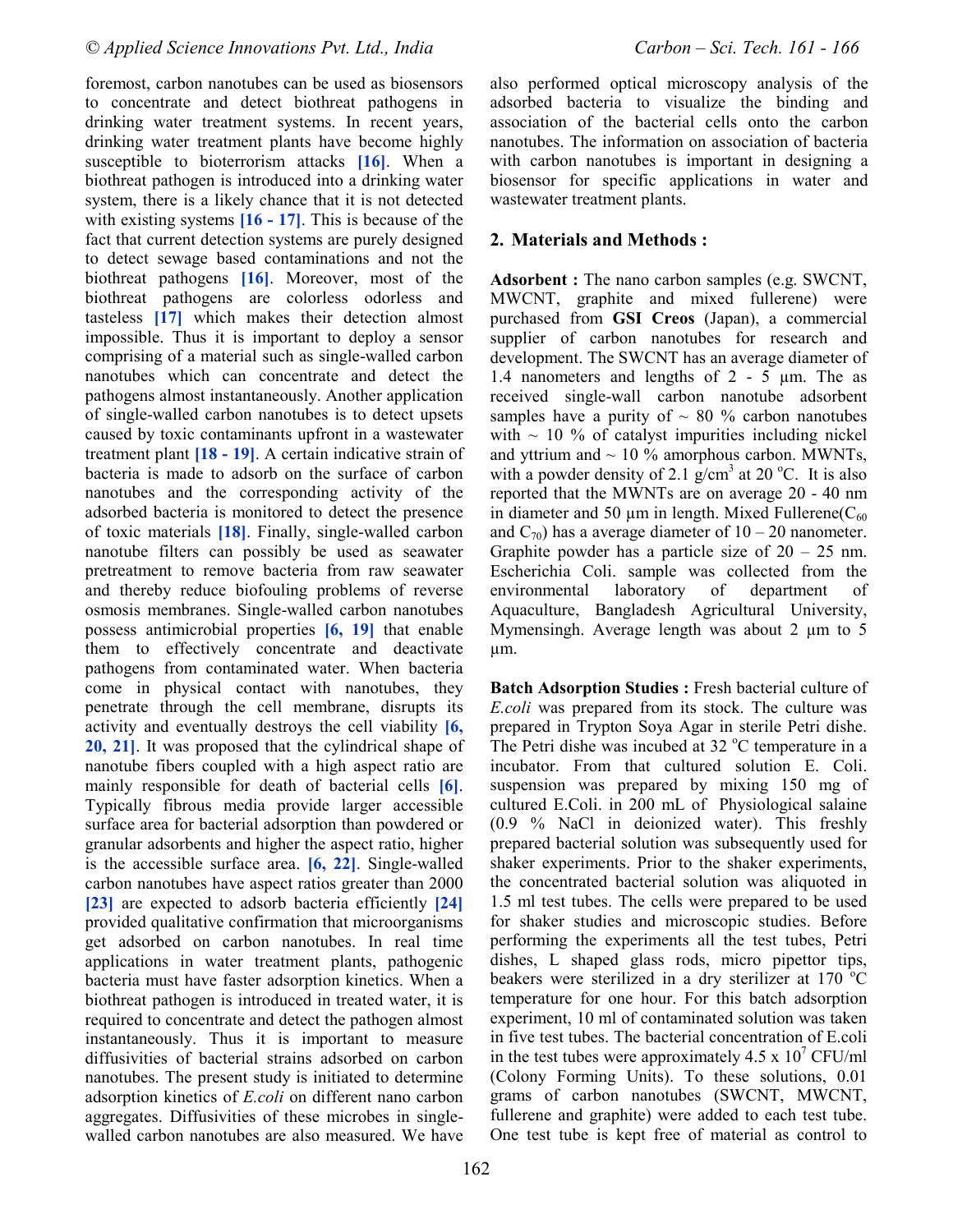measure the actual concentration of the solution. Now these four samples were dispersed using a vortex mixture at the rotating speed about 1200 rpm. One ml of supernatant was drawn at regular intervals using a micro pipettor from the four test tubes and swelled to the Petri dishes (agar plates) using a L-shaped glass rod for culture. The dilution factor was varied from  $10<sup>-4</sup>$  to one factor less than the initial concentration, i.e. if C0 is of the order of  $10^7$  CFU/ml, the upper dilution factor used to for plating is  $10^{-6}$ . The plates were then incubated at 32 °C for 24 hours. The number of colonies grown on the plates was enumerated using a colony counter. The total number of colonies at the test solutions were counted according to the following equation.

Concentration of E. Coli at the test tube of order h  $(C_h)$  = (Average concentration of E. Coli. at 10<sup>1</sup>) ×  $10^{(h-1)+1}$ 

 $C_h$ = Concentration of E. Coli at stock, CFU/mL

 $C_{\text{avgl}}$  = Average concentration of E. Coli at 10<sup>1</sup>, CFU/mL

 $C_{\text{avg}}$  = (No. of E. coli at  $10^{1}$  + 1 × No. of E. coli at  $10^{1+1}$  $+ .01 \times$ No. of E. coli at  $10^{1+2}$ /n

Where -

n = number of sample data

h = Dimension no. of the concentration for the test tube where the material was mixed

l = Dimension no. of the concentration for the test tube where the  $C_{avg}$  is to calculate

Here, if  $h = 9$  and  $l = 5$ 

$$
C_9 = C_{avg5} \times 10^{(9-5)+1}
$$

The same experiment was repeated one more times for the *E.coli* contaminated solution with different initial concentrations by using the same nano carbons.

**Optical Microscopy Analysis :** 1 ml of bacteria solution adsorbed on carbon nanotubes (not the supernatant) sample is taken from each test tube after conclusion of the batch adsorption experiment and collected into four 1.5 ml eppendorf tubes. Four eppendorf tubes containing *E.coli* cells adsorbed on nano carbons (SWCNT, MWCNT, graphite and Fullerene) and one is only stock solution. One drop of each sample was used for gram staining. These stained samples were used for optical microscopy analysis.

## **3. Results and Discussion :**

**Adsorption Kinetics :** The amount of bacteria adsorbed on a given adsorbent is calculated by the following equation :

$$
M_t = [(C_0 - C_t) V] / m \tag{1}
$$

Where,  $M_t$  is the amount of bacteria adsorbed on a given adsorbent (CFU/g);  $C_0$  is the initial concentration of the bacteria in the feed solution  $(CFU/ml)$  ;  $C_t$  is the concentration of bacteria in solution at a given time t (CFU/ml); V is the total volume of the feed solution (ml) ; m is the mass of the adsorbent (g).



Figure (1) ; Fractional uptake curve of *E.coli* on SWCNT, MWCNT, graphite, fullerene Aggregates.

At adsorption equilibrium bacteria concentration in the feed  $C_t$  becomes the equilibrium concentration  $C_e$ and adsorbed amount  $M_t$  becomes  $M_{max}$ . A plot between  $M_t/M_{max}$  and time (t) is called the fractional uptake curves are drawn for of *E.coli* for four different materials and shown in Figures (1).

 $M_t$  / $M_{\text{max}} = [(C_0 - C_t) V]/m$  where If the fractional uptake  $(M_t/M_{max})$  of the adsorbate (bacteria) on nanotubes is greater than 70 % the effective diffusivity  $De(cm^2/s)$  of the bacteria in nanotubes can be estimated from a macropore diffusion model developed by Ruthven (1984) **[25]**.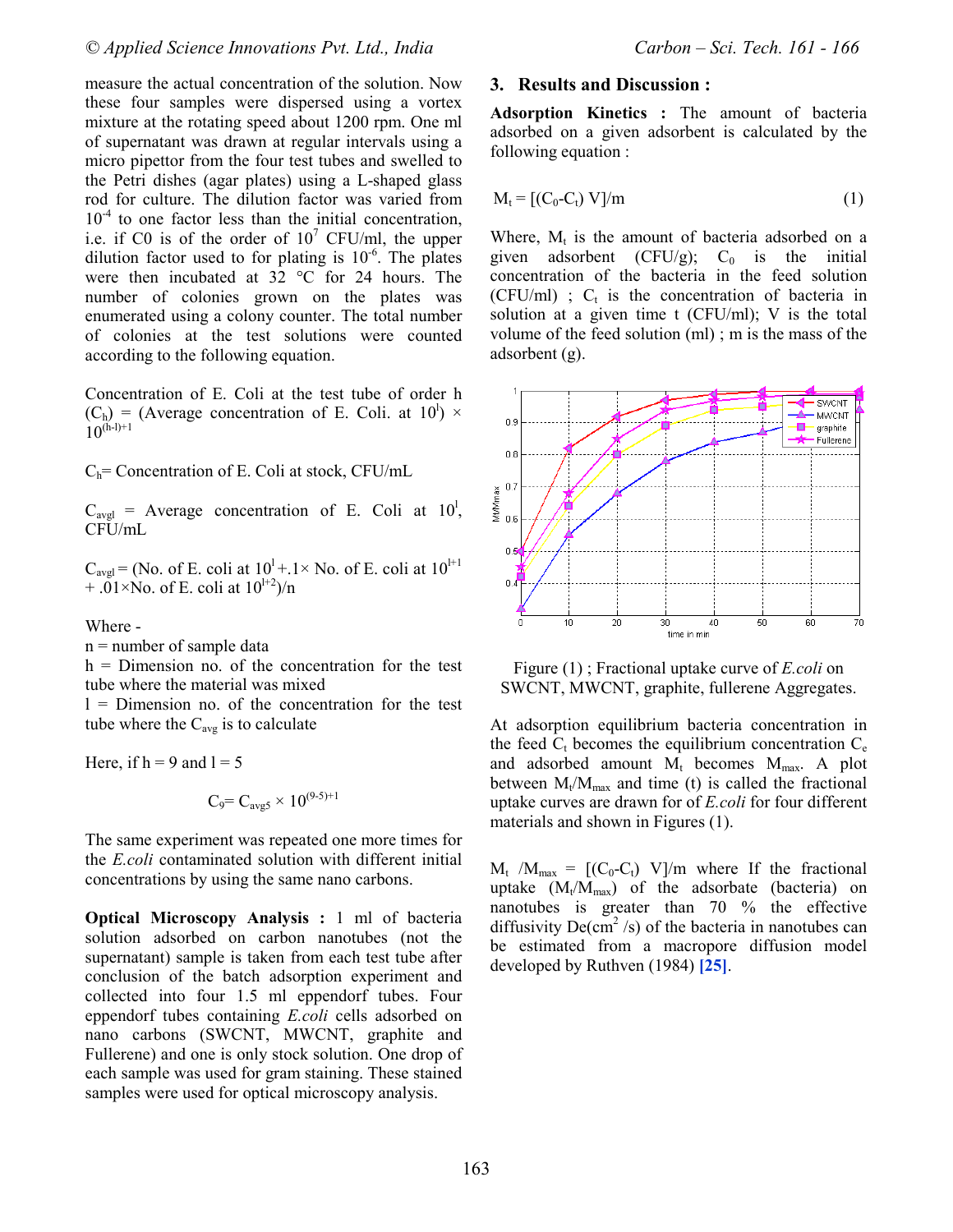

Figure (2) : Correlation of adsorption kinetics data with diffusion model for *E.coli* on different nano carbon aggregates at 25°C

This solution for the fractional adsorption uptake is used to correlate the adsorption kinetics data. A plot of  $ln(1-(M_t/M_{max}))$  vs. time is obtained for *E.coli* which is shown in Figure  $(2)$ . Effective diffusivity  $D_e$ in macropores of carbon nanotubes can be calculated. Diffusivities (De) obtained for *E.coli* is calculated.

Table (1.1) : Diffusion time constants and diffusivities of *E.coli* cells in different nano-carbon aggregates

| <b>Material</b> | $(D_e/R_p^2)(s^{-1})$ | $(D_e)(cm^2s^{-1})$    |
|-----------------|-----------------------|------------------------|
| <b>MWCNT</b>    | $0.55 \times 10^{-3}$ | $0.55 \times 10^{-9}$  |
| Graphite        | $0.8\times10^{-3}$    | $0.8\times10^{-9}$     |
| Fullerene       | $1.0167\times10^{-3}$ | $1.016 \times 10^{-9}$ |
| <b>SWCNT</b>    | $1.5 \times 10^{-3}$  | $1.5 \times 10^{-9}$   |

Diffusivity of E. Coli. in SWCNT is about three times greater than MWCNT, about two times greater than graphite and about 1.5 times greater than fullerene aggregates.

**Results from Optical Microscopy : It appears from** the optical images Figure (3 to 7) that *E.coli* cells colonize in presence of carbon nanotubes. From these figures we can confirm the adsorption phenomenon of *E. Coli*. with different nano-carbons.



Figure (3) : Image of E.coli without mixing



Figure (4) : *E.coli* adsorbed on SWCNT aggregates. with nano carbons.



Figure (5) : *E.coli* adsorbed on Fullerene aggregates.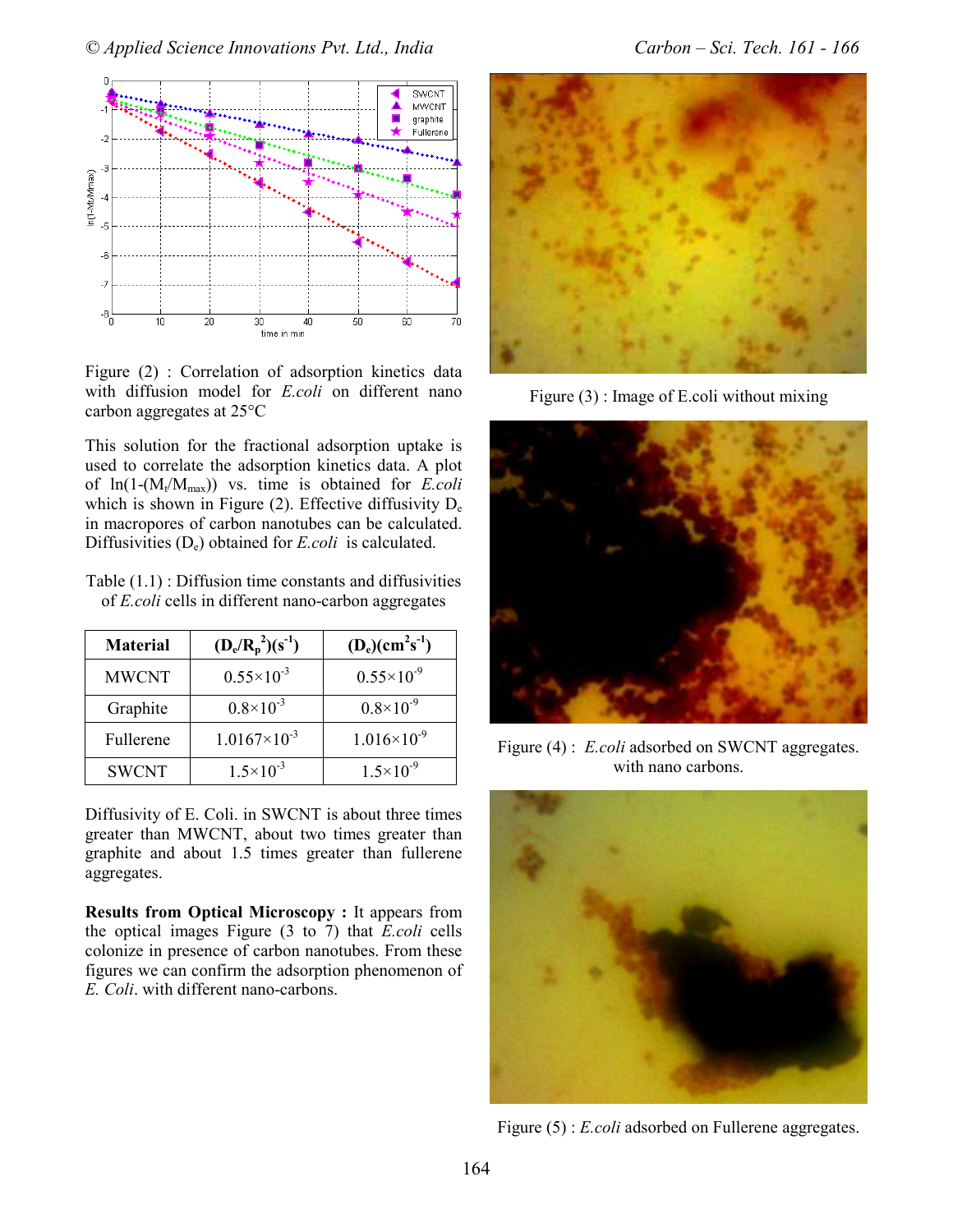

Figure (6) : *E. Coli* absorbed on MWCNT aggregates



Figure (7) : *E. Coli* absorbed on Graphite aggregates.

**4. Conclusions :** The results suggest that diffusion kinetics of bacterial cells depends on the concentration and average diameter of the nano carbon aggregates and also on the type of material used. This proves to be beneficial from adsorption perspective where it is desired to filter microorganisms (water pretreatment and wastewater post treatment) and from nanotube biosensor perspective where it is desired to simultaneously capture and detect bio-threat agents in a less span of time. Typical bioparticle diffusivity in carbon nanotubes is  $10^{-7}$  cm<sup>2</sup> /s  $[26]$ . It is generally believed that adsorption of bacteria with size less than 1 µm is higher than that with size greater than 1 µm **[27]**. Our diffusivity data agrees with these concepts.

## **References :**

- [1] P. M. Ajayan, O. Z. Zhou, Applications of carbon nanotubes, Carbon Nanotubes 80  $(2001)$  391 – 425.
- [2] R. H. Baughman, A. A. Zakhidov, W. A. de Heer, Science 297/5582 (2002) 787–792.
- [3] Y. A. Kim, H. Muramatsu, T. Hayashi, M. Endo, M. Terrones, M. S. Dresselhaus, Chem. Phys. Lett. 398/1-3 (2004) 87.
- [4] R. H. Baughman, A. A. Zakhidov, W. A. de Heer, Science 297 (2002) 787.
- [5] E. Katz, I. Willner, J.Chem. Phys. 5 (2004) 1084.
- [6] S. Kang, M. Pinault, L. D. Pfefferle, M. Elimelech, Langmuir 23 (2007) 8670.
- [7] S. Kang, M. Herzberg, D. F. Rodrigues, M. Elimelech, Langmuir 24 (2008) 6409.
- [8] P. M. Ajayan, J. Charlier, A. G. Rinzler, Proc. Natl. Acad. Sci. U.S.A. 96 (1999) 14199.
- [9] C. W. Lam, J. T. James, R. McCluskey, S. Arepalli, R. L. Hunter, Crit. Re . Toxicol. 36 (2006) 189.
- [10] A. V. Liopo, M. P. Stewart, J. Hudson, J. M. Tour, T. C. Pappas, J. Nanosci. Nanotech. 6 (2006) 1365.
- [11] P. Galvan-Garcia, E. W. Keefer, F. Yang, M. Zhang, S. Fang, A. A. Zakhidov, R. H. Baughman, M. I. Romero, J. Biomater. Sci. Polym. Ed. 18 (2007) 1245.
- [12] C. W. Lam, J. T. James, R. McCluskey, R. L. Hunter, Toxicol. Sci. 77 (2004) 126.
- [13] J. Muller, F. Huaux, N. Moreau, P. Misson, J. F. Heillier, M. Delos, M. Arras, A. Fonseca, J. B. Nagy, D. Lison, Toxicol. Appl. Pharmacol. 207 (2005) 221.
- [14] D. Cui, F. Tian, C. S. Ozkan, M. Wang, H. Gao, Toxicol. Lett. (2005) 73.
- [15] M. Bottini, S. Bruckner, K. Nika, N. Bottini, S. Bellucci, A. Magrini, A. Bergamaschi, T. Mustelin, Toxicol. Lett. 160 (2006) 121.
- [16] J. B. Nuzzo, The biological threat to U.S. water supplies: Toward a national water security policy. Biosecurityand Bioterrorism: Biodefense Strategy Practice and Science. 4/2 (2006) 147.
- [17] A. Horman, Assessment of microbial safety of drinking water produced from surface water under field conditions. Ph. D. Thesis (2005), University of Helsinki, Helsinki, Finland.
- [18] S. Timur, U. Anik, D. Odaci, L. Gorton, (2007) Development of microbial biosensor based on carbon nanotube (CNT) modified electrodes. 9, 1810-1815.
- [19] S. F. D'Souza, Biosensors & Bioelectronics 16 (2001) 337.